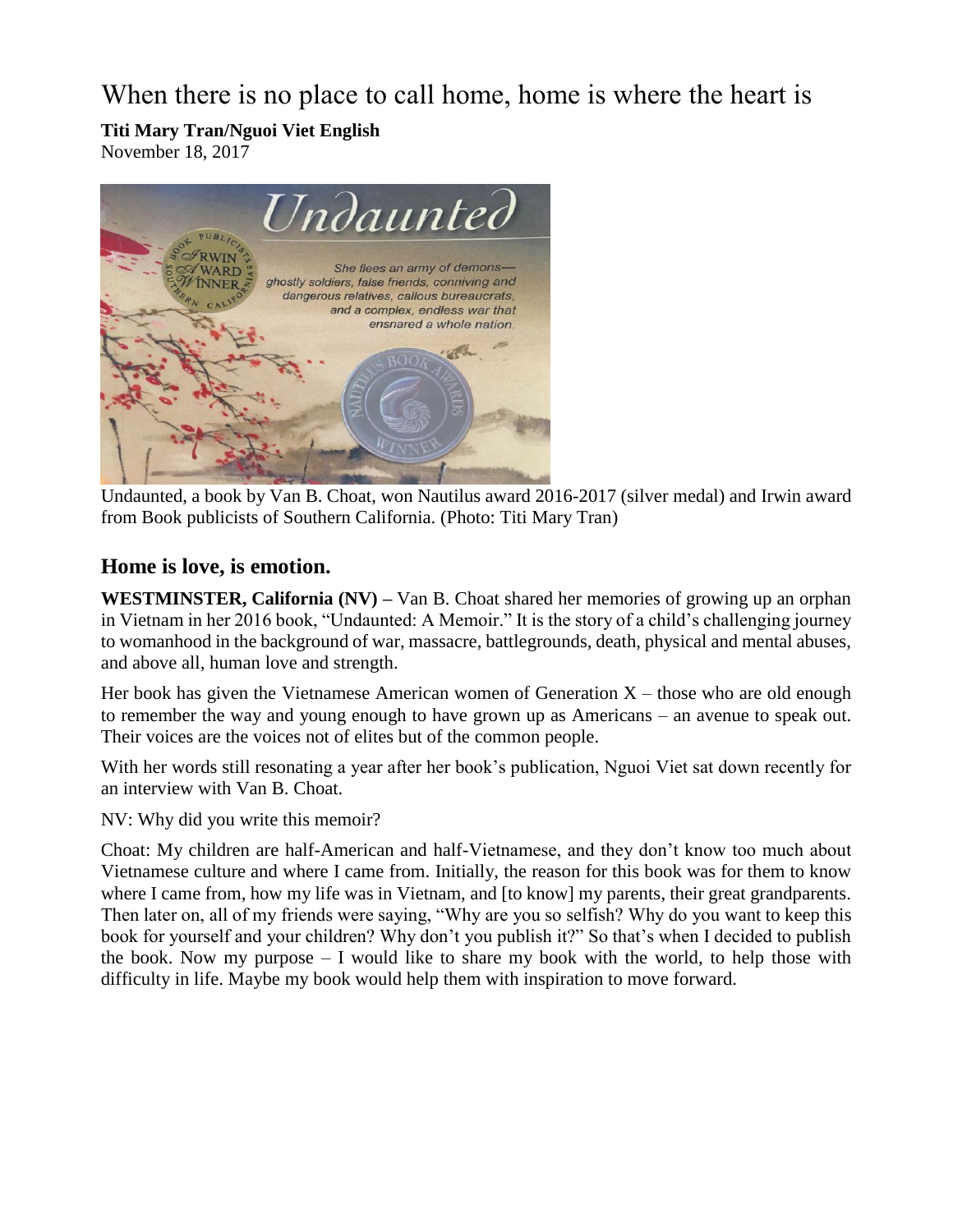

Van B. Choat and her husband at their marriage ceremony (1979) and at his military camp. (Photo courtesy: Van B. Choat)

NV: How did you feel after you finished writing the book? Was there a sense of relief?

Choat: Oh yes, absolutely. There is a sense of accomplishment, something greater than I could imagine. Something I wanted to do in my thirties and have never had a chance to do it. I felt a big relief.

NV: How do you remember all the details from the age of 4?

Choat: You know, when I was 4 years old, my first memory was getting on the bus, moving from Rach Gia to Sai Gon, and for some reason, I still remember that moment. It's like I took a snapshot in my mind, decided that was what I would want to remember and that's how I remembered throughout the years. It's like a movie going through my mind. And the movie keeps replaying years after years, including even the specific sentences and words people said.

NV: At 4 years old, you did not have the ability to write a journal, but the scenes you described in your book – the bombing, the battles, even dead bodies, images of soldiers fighting, of a woman cradling a dead baby running back and forth between the two groups of soldiers: the north and the south. How do you feel about these memories that keep replaying in your mind?

Choat: I think it's just something you remember and you won't forget, you know? That scene is still playing in my head. The bombing that night, and how we got out of the bunker in the next morning, how we got our mother out, how I was standing on top of a dead body, and how my brother taught me to jump off a dead body by counting, just like a game from 1 to 10, and running around the base to look for father and couldn't find father. Most of the folks from that battalion were killed. You could see dead bodies scattered all over on the ground at the army post. It is so vivid I don't know how I remember them, but I remember them.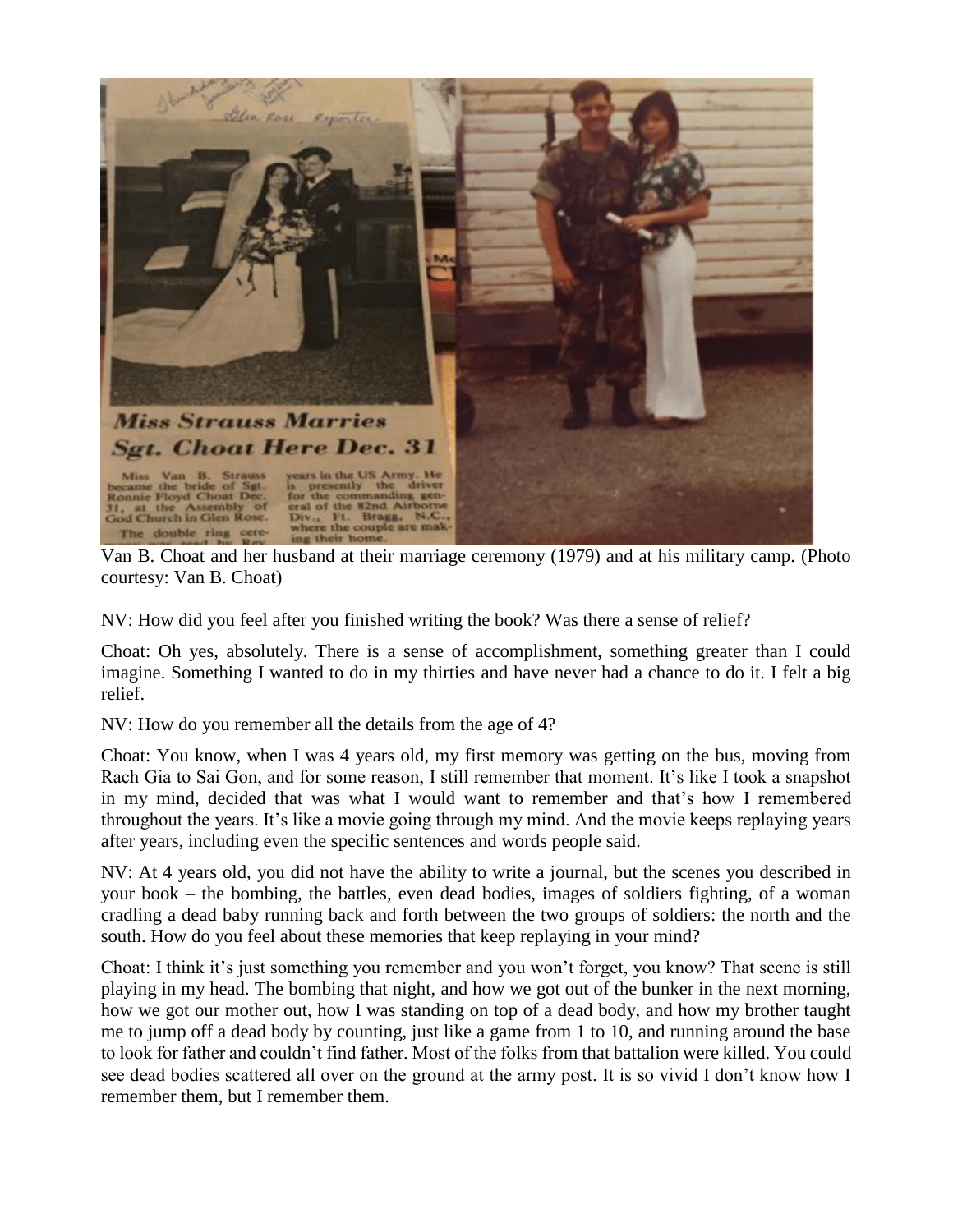

Van ( long hair in the middle) as a child with her siblings, Grandma and relatives in Vietnam. Aunt Que (back row from right) is the aunt who hung Van and her sister in her book. (Photo courtesy: Van B. Choat)



The only picture Van has left of her father (back row, first from right. Van is right in front of him). (Photo courtesy: Van B. Choat)NV: So how do you deal with these memories? How did you make sense of it at that young age?

Choat: You know when I was burying my mother, I didn't know what was going on. I thought it was a game or people burying a bundle. They wrapped my mother's body in a straw mat, and dug a hold by the river to bury her. It didn't register to me what death was; even my brother said to me, "Oh you don't know anything." But he was crying.

NV: You saw death, you smelled death, you touched death. So to you, what is the universal truth about death?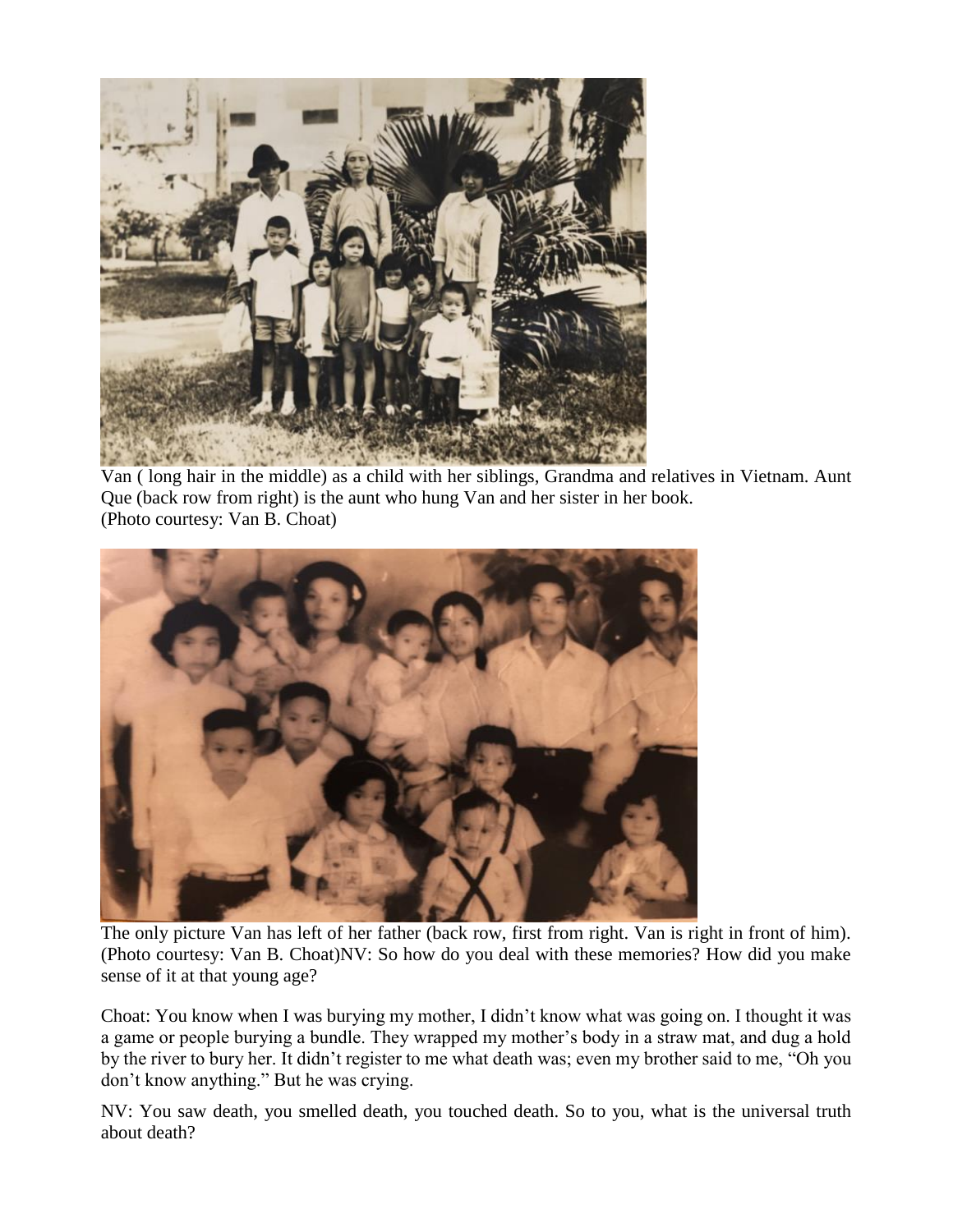Choat: It's part of life. You're born, then when you get older, you die and turn into dust. It's just like the revolving cycle of life. Am I afraid of death? No. Fear of death? No. And I say that because, if you remember in the book it talked about how I stood on a dead body and my brother talked me into jumping off the dead body, at that moment when I turned around and realized I did it. I was most afraid when I realized I was standing on top of a dead body.

But when I jumped off, there was no more fear. It was just like fear itself had gone. I was not afraid anymore. Once you make up your mind that you can do something, you can do it. That moment was what made me a really strong person. From that point on, it's just part of life. If something bad happened to you and you decided you're not going to let it bother you, you should move on, then you move on.

## NV: What is your identity?

Choat: From Rach Gia to Sai Gon was the happiest moment of my childhood. The sadness did not register in me until I realized my mother was gone forever, around 6 or 7 years old. School kids made fun of me by saying that I was an orphan and that I was stupid and would end up nowhere. That's when I decided to study well in school and become somebody, just to prove to them I am not dumb and stupid. Even at that young age, I was determined I was going to be somebody. It didn't bother me to be an orphan. I just miss my parents. I wished my parents would still be alive and take care of me. I just accepted the fact that I was an orphan and I had to deal with it.



Van and her children next to her late husband's tombstone. Picture was taken in October 1987, 10 months after her husband, Ronnie Choat, was buried. (Photo courtesy: Van B. Choat) NV: Who are you now?

Choat: I'm just a person, just like anyone else. I don't see myself as an orphan girl any more, but still in my heart there is some sadness when I see people have parents and have a place to go home and visit parents. And have family gatherings. I never had that. I never had a place to go home.

NV: So where is home?

Choat: Home is where the heart is. Home is where all the loved ones are with you.